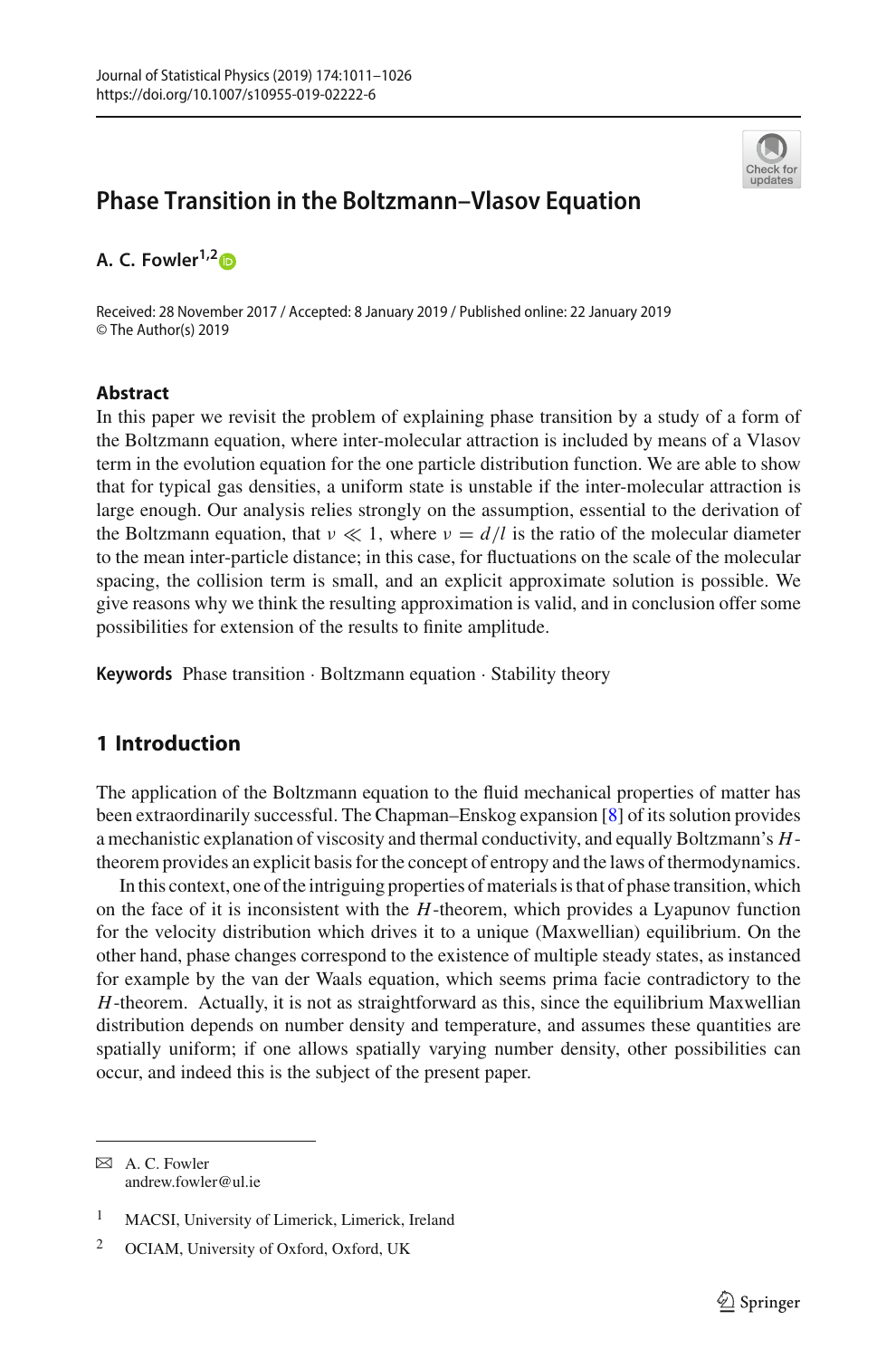Of course, the resolution of this apparent conundrum lies in the fact that the *H*-theorem assumes a one particle distribution function  $f(\mathbf{r}, \mathbf{v}, t)$  which is independent of the spatial variable **r**. If this restriction is lifted, the possibility of spatial variation arising through an instability occurs, with the interpretation of such an instability being the onset of condensation. It is therefore of interest to examine the stability of the spatially uniform equilibrium of the Boltzmann equation, with a view to understanding how phase transition occurs.

There is, however, nothing in the Boltzmann equation which seems to provide a mechanism for instability; to provide such a mechanism, we will interpret the intermolecular potential as consisting of two parts: a steep repulsive part, which we model as the usual Boltzmann collisional interaction, and a longer range attractive part, and it is this which provides the instability mechanism: attractive forces between molecules induce a tendency to form clusters, and this tendency is enhanced in conditions of high density or low temperature.

A number of authors have investigated this problem. The original approach uses methods of classical statistical mechanics (e. g., Born and Fuchs [\[4](#page-15-1)], Mermin [\[16\]](#page-15-2) and van Kampen [\[20](#page-15-3)]), which allow the derivation of the van der Waals equation of state from a virial expansion of the grand partition function (e. g., Schwabl [\[19](#page-15-4)], p. 236 ff). Later authors address the problem directly. For example, Grmela [\[13\]](#page-15-5) enunciates essentially the same problem which is of concern here. And indeed, his approach is similar: he writes down a Boltzmann–Vlasov equation similar to that which we present below, where the reference to Vlasov reflects the additional attractive term which is used in theories of plasma dynamics [\[22](#page-15-6)]. But in common with much of the literature on kinetic theory, the presentation is discursive, and the difficulty of dealing with the linearised collision operator prevents any clear conclusion.

Liboff [\[15\]](#page-15-7) also presents similar stability results to those we derive below, for a range of different attractive power law potentials, but largely ignores the effects of collisions, only modifying his analysis by including a simplified (algebraic) collision term due to Bhatnagar et al. [\[3](#page-15-8)], yielding the so-called BGK approximation, which is analytically tractable. A similar approach has recently been adopted by Benilov and Benilov [\[2\]](#page-15-9).

De Sobrino [\[10](#page-15-10)] takes the application of the Boltzmann equation further. Insofar as phase transition can be understood by derivation of the van der Waals equation of state, he shows that by including the two essential constituents of this equation, intermolecular attraction and molecular crowding, in the prescription of the closure for the two-particle distribution function, the van der Waals equation emerges as the equation of state of the equilibrium solutions. Other approaches and related discussions can be found in the papers of Penrose [\[18\]](#page-15-11), Wisnivesky [\[21](#page-15-12)] and Chen [\[9](#page-15-13)].

In this paper we consider the problem of condensation from the point of view of kinetic theory, by analysing the Boltzmann–Vlasov equation for the one particle distribution function, which includes the Boltzmann collision integral and the Vlasov term describing the intermolecular attraction. Although the ideas of scale have been adumbrated before, here we explicitly non-dimensionalise the model, and show that the collision term is small, providing the gas is sufficiently rarified, in the sense that  $\nu = d/l \ll 1$ : here *d* is molecular diameter and *l* is the mean inter-particle spacing; in practice this assumption is justified, except near the critical point. This allows us to derive an explicit condition for instability, much in the manner of Liboff [\[15\]](#page-15-7); however, we go further by considering explicitly the corrective rôle of the collision integral, and we show that it is small, although we surmise that this is not the case in the condensed phase equilibrium.

The rest of the paper proceeds as follows. In Sect. [2,](#page-2-0) we present the Boltzmann equation and its modification by the Vlasov term, and we non-dimensionalise the system, which introduces two important dimensionless parameters:  $\nu$ , as described above, and  $\beta$ , which measures the strength of the inter-molecular attraction. In Sect. [3,](#page-5-0) we linearise the model to study spatial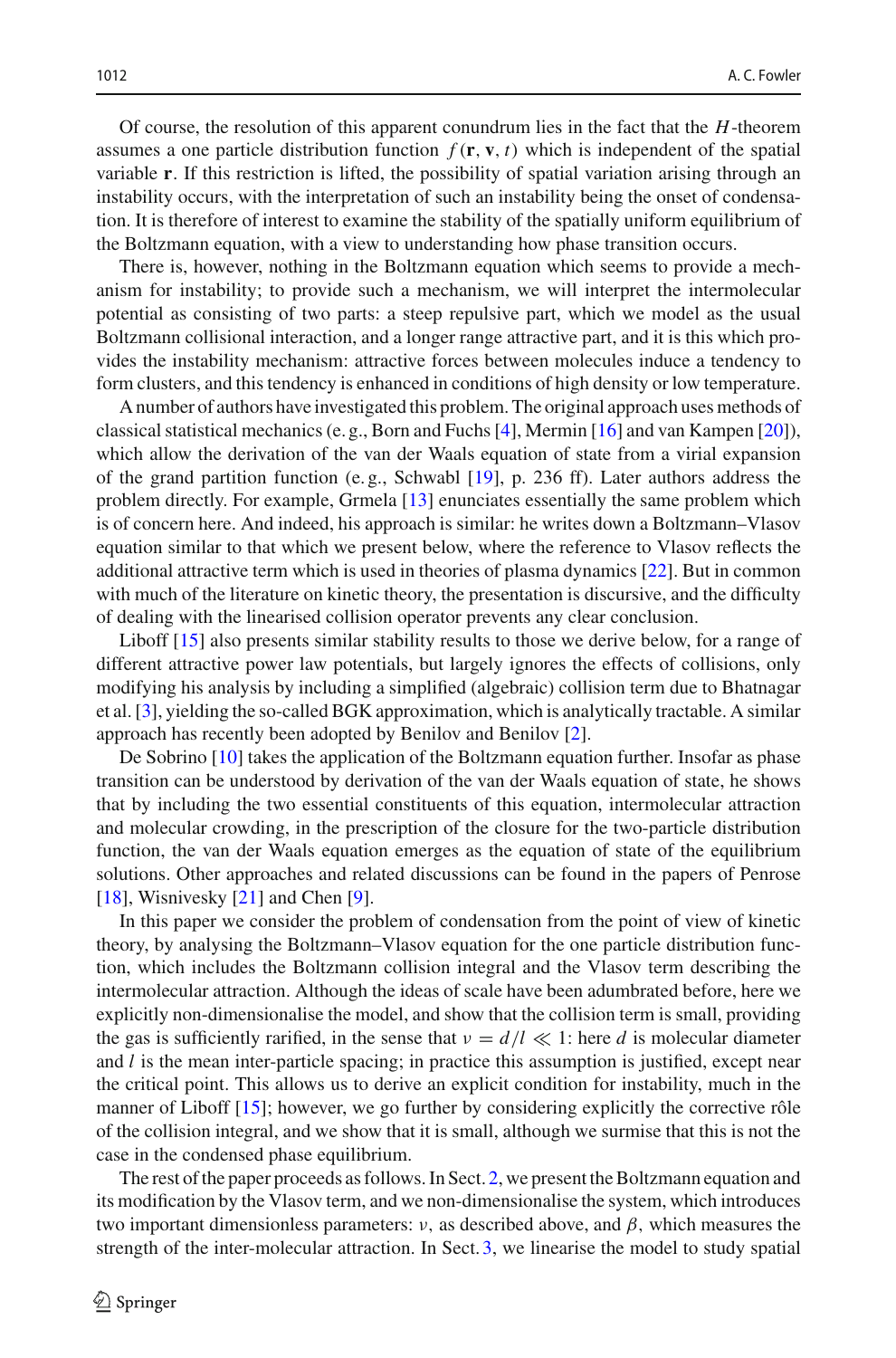<span id="page-2-2"></span>



instability of the Maxwellian equilibrium, and derive an explicit instability criterion when the density parameter  $\nu$  is small. We then study the perturbative effect of the collision integral, and show that its effect is uniformly small, thus validating the accuracy of the approximate stability criterion. Finally, in the concluding Sect. [4,](#page-13-0) we offer some conjectures about the subsequent nonlinear evolution of the system.

## <span id="page-2-0"></span>**2 The Boltzmann Equation**

The basic equation of statistical mechanics is the Liouville equation, from which we can derive the BBGKY hierarchy:

$$
\frac{\partial f_s}{\partial t} + \sum_{i=1}^s \left[ \mathbf{v}_i \cdot \nabla_{\mathbf{r}_i} f_s + \left\{ \mathbf{g} + \sum_{j=1}^s \mathbf{a}_{ij} \right\} \cdot \nabla_{\mathbf{v}_i} f_s \right] = - \sum_{i=1}^s \int_P \mathbf{a}_{i,s+1} \cdot \nabla_{\mathbf{v}_i} f_{s+1} d\gamma_{s+1}.
$$
\n(2.1)

Here  $f_s$  is the *s*-particle distribution function, and is a function of the positions  $\mathbf{r}_i \in V$  and velocities  $\mathbf{v}_i \in U$  of the *s* particles, as well as time *t*,  $P = V \times U$  is the six-dimensional configuration space of position and velocity, and  $d\gamma$ *i* is the volume element of that space, **g** is the external acceleration (typically gravity), and  $a_{ij}$  is the inter-particle acceleration on particle *i* due to particle *j*. If the inter-particle potential is  $W_{ij} = W(|\mathbf{r}_i - \mathbf{r}_j|)$ , then

<span id="page-2-3"></span>
$$
\mathbf{a}_{ij} = -\frac{1}{m} \nabla_{\mathbf{r}_i} W_{ij}.
$$
 (2.2)

A typical example of such a potential is the Lennard-Jones potential given by

<span id="page-2-1"></span>
$$
W = W_0 \left[ \left( \frac{d}{r} \right)^{12} - \left( \frac{d}{r} \right)^6 \right],\tag{2.3}
$$

where *d* is the molecular diameter; the potential is portrayed in Fig. [1.](#page-2-2)

Particularly, the one-particle distribution function  $f_1 = f(\mathbf{r}, \mathbf{v}, t)$  satisfies the first equation in the hierarchy:

$$
\frac{\partial f}{\partial t} + \mathbf{v} \cdot \nabla_{\mathbf{r}} f + \mathbf{g} \cdot \nabla_{\mathbf{v}} f = -\int_{P} \mathbf{a} \cdot \nabla_{\mathbf{v}} f_2 \, d\gamma_2,\tag{2.4}
$$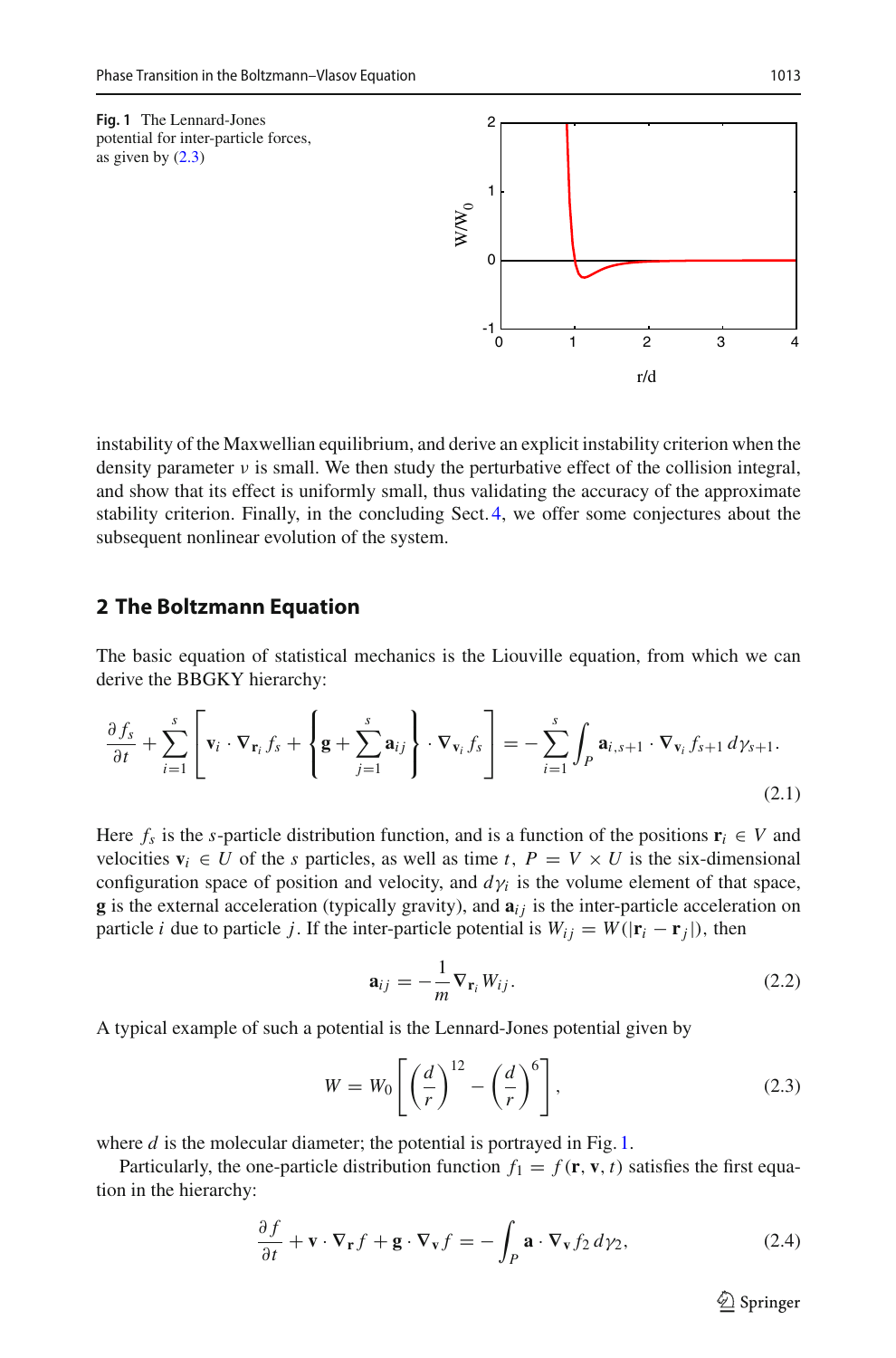where  $\mathbf{a} = \mathbf{a}_{12}$ . The Boltzmann equation now follows from the assumption that the locations of two particles in *P* are independent of each other, so that we take

<span id="page-3-4"></span>
$$
f_2(\mathbf{r}, \mathbf{v}; \mathbf{s}, \mathbf{w}; t) = f(\mathbf{r}, \mathbf{v}, t) f(\mathbf{s}, \mathbf{w}, t), \tag{2.5}
$$

and in this case we obtain

<span id="page-3-3"></span>
$$
\frac{\partial f}{\partial t} + \mathbf{v} \cdot \nabla_{\mathbf{r}} f + \mathbf{g} \cdot \nabla_{\mathbf{v}} f = Q,
$$
\n(2.6)

where the collision integral takes the form

<span id="page-3-0"></span>
$$
Q = -\int_{P} \mathbf{a}(\mathbf{r} - \mathbf{s}) \cdot \nabla_{\mathbf{v}} f(\mathbf{r}, \mathbf{v}, t) f(\mathbf{s}, \mathbf{w}, t) \, d\mathbf{s} \, d\mathbf{w}.
$$
 (2.7)

#### **2.1 Intermolecular Forces**

Henceforth we ignore the external body force, thus  $g = 0$ . We are now motivated by the form of the potential in Fig. [1](#page-2-2) to consider *W* to consist of two parts: an increasing part for  $r > d$ corresponding to long range attractive forces, and a vertical line at  $r = d$  which corresponds to collisions between particles. In more detail, we consider  $W = W_C(r) + W_{LR}(r)$ , with both potentials being zero for  $r < d$ , and  $W_{LR} < 0$  is an increasing function, tending to 0 as  $r \rightarrow \infty$ , while the collisional potential  $W_C$  is 0 for  $r > d$ , but ranges from 0 to  $\infty$  at  $r = d$ , representing perfectly elastic collision. In this case, the collision integral can be taken to be the sum of two terms,

$$
Q = Q_C + Q_{LR},\tag{2.8}
$$

where  $Q_C$  is the usual Boltzmann form of the collision integral representing perfectly elastic collisions,

<span id="page-3-2"></span>
$$
Q_{\mathbf{C}} = \int_{U} \int_{\Omega_{+}} [f(\mathbf{r}, \mathbf{v}', t) f(\mathbf{r}, \mathbf{w}', t) - f(\mathbf{r}, \mathbf{v}, t) f(\mathbf{r}, \mathbf{w}, t)] d\Omega d\mathbf{w},
$$
  

$$
\mathbf{v}' = \mathbf{v} + (\mathbf{V} \cdot \hat{\mathbf{k}}) \hat{\mathbf{k}}, \quad \mathbf{w}' = \mathbf{w} - (\mathbf{V} \cdot \hat{\mathbf{k}}) \hat{\mathbf{k}}, \quad \mathbf{V} = \mathbf{w} - \mathbf{v};
$$
 (2.9)

here  $U = \mathbb{R}^3$  is velocity space, **v** and **w** are the velocities of two colliding particles, **V** their relative velocity,  $\hat{k}$  a unit vector along the line between their centres at the point of collision, and  $d\Omega = d^2V \cdot \hat{k} d\omega$ , with the solid angle element  $d\omega$  being taken over all solid angle subtended at **v** such that  $V \cdot k > 0$  (so that the particles are actually colliding, not separating). A more accurate expression due to Enskog allows for the finite size of the particles, but this is not necessary in the present discussion. Further discussion of the Enskog modification is provided in Sect. [4.](#page-13-0) *Q*<sup>C</sup> is associated with the vertical (repulsive) part of the potential, while *Q*LR represents the longer range attractive force,

$$
Q_{LR} = -\mathbf{A} \cdot \nabla_{\mathbf{v}} f,\tag{2.10}
$$

where for an inter-particle potential as in  $(2.2)$ , we have from  $(2.7)$ 

<span id="page-3-1"></span>
$$
\mathbf{A} = -\int_{V} \frac{a(\xi)\xi}{\xi} n(\mathbf{r} - \xi, t) d\xi, \qquad (2.11)
$$

in which

$$
n = \int_{U} f \, d\mathbf{v} \tag{2.12}
$$

 $\mathcal{L}$  Springer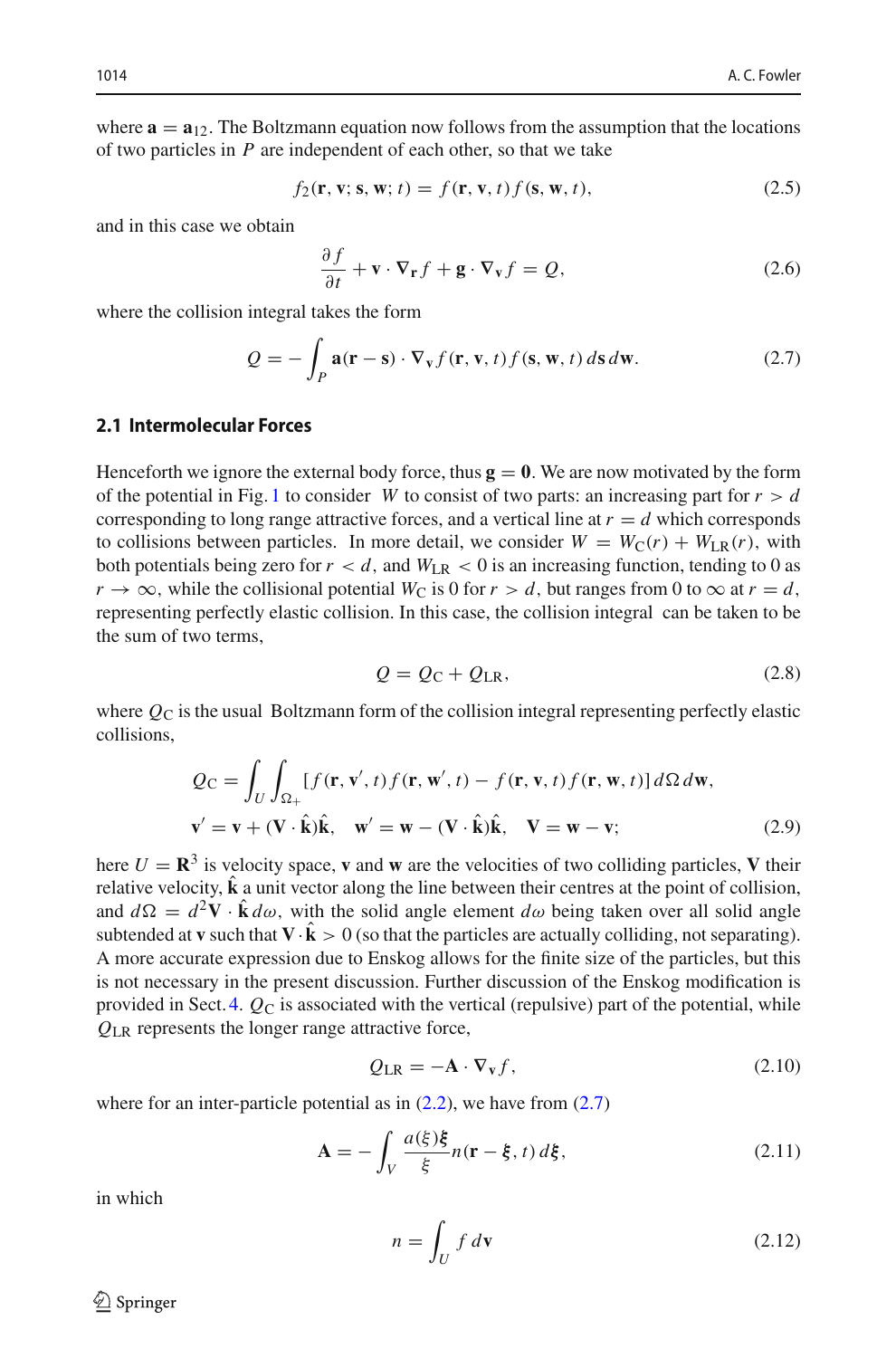<span id="page-4-0"></span>antipodal sphere



is the number density,

$$
a(\xi) = \frac{W'(\xi)}{m} \tag{2.13}
$$

is the acceleration associated with the attractive part of the potential [thus we take  $a = 0$ for  $\xi < d$ : equivalently, the integral in [\(2.11\)](#page-3-1) is taken over  $\xi \in \mathbb{R}^3$ ,  $\xi > d$ , and *V* is spatial volume. As mentioned above, the integral in [\(2.9\)](#page-3-2) over  $\Omega_{+}$  is with respect to solid angle in velocity space. Specifically, as shown in Fig. [2,](#page-4-0) integration is over the solid angle subtended at **v** over the antipodal sphere through the antipodal points **v** and **w**, and more precisely

$$
d\Omega = d^2 \hat{\mathbf{k}} \cdot \mathbf{V} d\omega(\hat{\mathbf{k}}) = \frac{d^2 dS}{V},
$$
 (2.14)

where *d* is molecular diameter,  $d\omega$  is the element of solid angle indicated in Fig. [2,](#page-4-0)  $V = w - v$ , *d S* is the element of surface area, and  $\hat{\bf k}$  is the unit vector in the direction of  ${\bf v}' - {\bf v}$ . Note that  $d\Omega$  has units of velocity. For the Lennard-Jones potential in [\(2.3\)](#page-2-1), we would take

<span id="page-4-1"></span>
$$
a(\xi) = \frac{6W_0 d^6}{mr^7}, \quad r > d,
$$
\n(2.15)

and this will be assumed later [after  $(3.14)$ ]; for now  $a(\xi)$  is quite general. The Boltzmann equation  $(2.6)$  with  $\mathbf{g} = \mathbf{0}$  thus takes the form

$$
\frac{\partial f}{\partial t} + \mathbf{v} \cdot \nabla f + \mathbf{A} \cdot \nabla_{\mathbf{v}} f = Q_{\mathbf{C}},
$$
\n(2.16)

and we write  $\nabla_{\mathbf{r}} = \nabla$ . This equation forms the basis of our study.

#### **2.2 Non-dimensionalisation**

It is convenient to non-dimensionalise the model. To do this, we define the thermal velocity scale

$$
v_0 = \sqrt{\frac{kT_0}{m}},\tag{2.17}
$$

an acceleration scale

<span id="page-4-2"></span>
$$
a_0 = \frac{W_0}{md},\tag{2.18}
$$

and a mean inter-molecular distance

$$
l = \frac{1}{n_0^{1/3}},\tag{2.19}
$$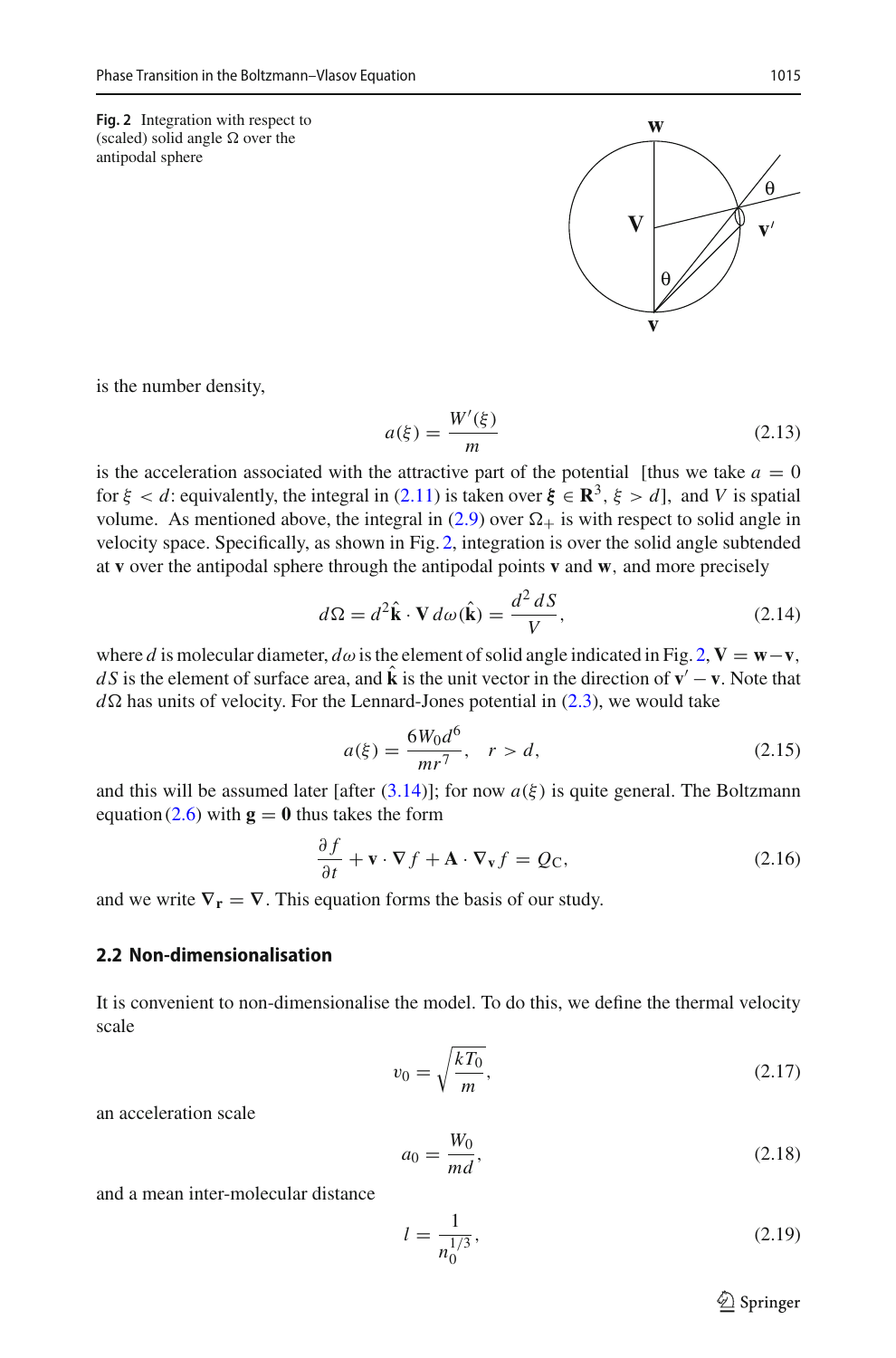where  $n_0$  is a typical value of the number density. We then scale the variables<sup>1</sup> as

<span id="page-5-4"></span>
$$
n \sim n_0, \quad f \sim \frac{n_0}{v_0^3}, \quad \mathbf{r} \sim l, \quad a = a_0 a^* \left(\frac{\xi}{d}\right),
$$
  

$$
v \sim v_0, \quad t \sim \frac{l}{v_0}, \quad \mathbf{A} \sim \frac{a_0 d^4}{l^4}, \quad Q_C = \frac{n_0^2 d^2}{v_0^2} Q,
$$
 (2.20)

and this leads us to the non-dimensional form of the equation,

<span id="page-5-2"></span>
$$
\frac{\partial f}{\partial t} + \mathbf{v} \cdot \nabla f + \beta \mathbf{A} \cdot \nabla_{\mathbf{v}} f = v^2 Q,
$$
\n
$$
Q = \int_U \int_{\Omega_+} [f(\mathbf{r}, \mathbf{v}', t) f(\mathbf{r}, \mathbf{w}', t) - f(\mathbf{r}, \mathbf{v}, t) f(\mathbf{r}, \mathbf{w}, t)] d\Omega d\mathbf{w},
$$
\n
$$
\mathbf{A} = -\frac{1}{v} \int_V \frac{a(\xi)\xi}{\xi} n(\mathbf{r} - v\xi, t) d\xi,
$$
\n(2.21)

in which all the variables are dimensionless (in particular  $d\Omega = dS/V$ ), we have dropped the asterisk from  $a^*$ , and the dimensionless parameters are defined by

$$
\beta = \frac{a_0 d^4}{v_0^2 l^3}, \quad v = \frac{d}{l}.
$$
\n(2.22)

This form of scaling the equation is that used by Keller  $[14]$ , although in his case the interpretation of the parameter  $\nu$  is rather different.

In the absence of any spatial variation,  $A = 0$  and the left hand side of the equation is simply ∂ *f* /∂*t*. As is well known, the existence of Boltzmann's *H*-function assures us that *f* approaches an equilibrium on a time scale of *O*  $\left(1\right)$  $v^2$ ), and this is the Maxwellian distribution, which in its dimensionless form is given by

$$
f = f_0(v) = \frac{1}{(2\pi)^{3/2}} e^{-\frac{1}{2}v^2},
$$
\n(2.23)

where for convenience we will assume that the mean velocity is zero. It is the stability of this state to spatial perturbations which is our concern.

### <span id="page-5-0"></span>**3 Linear Stability**

Before we linearise the equation, it is convenient first to define

$$
f = e^{\Phi}, \tag{3.1}
$$

so that  $(2.21)$ <sub>1</sub> takes the form

<span id="page-5-3"></span>
$$
\frac{\partial \Phi}{\partial t} + \mathbf{v} \cdot \nabla \Phi + \beta \mathbf{A} \cdot \nabla_{\mathbf{v}} \Phi = \nu^2 \int_U \int_{\Omega_+} [\exp(\Delta \Phi) - 1] f(\mathbf{r}, \mathbf{w}, t) \, d\Omega \, d\mathbf{w}, \tag{3.2}
$$

<span id="page-5-1"></span>We have chosen for simplicity to use the particle diameter *d* as the length scale over which the long range forces vary. A more general approach allows *a* to vary over a length scale  $d_{LR} \gg d$ , and this would allow extra flexibility in the analysis, at the expense of introducing a further dimensionless parameter. But in fact the present analysis includes this more general assumption as a special case.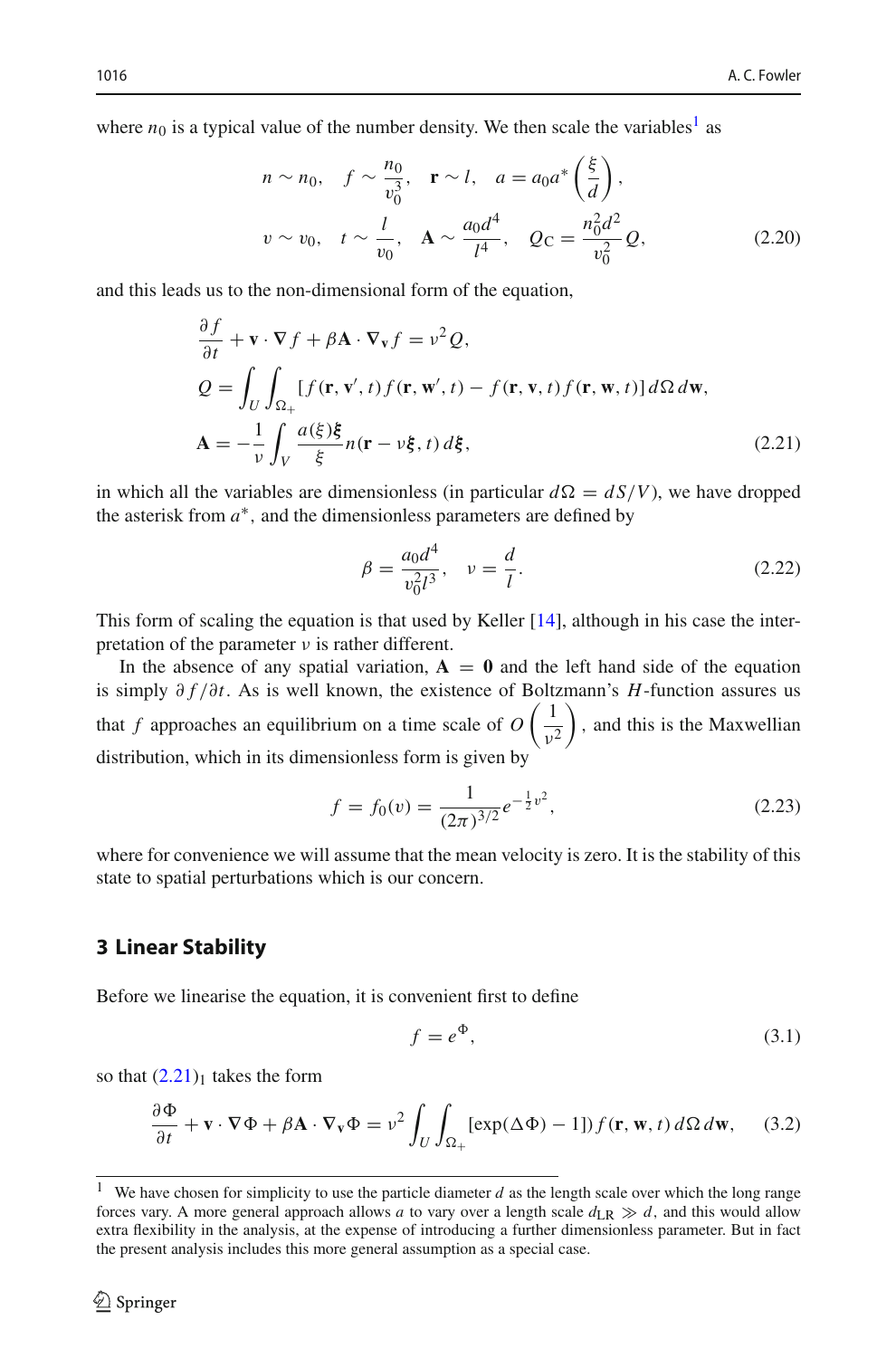where for  $\psi(\mathbf{v})$ ,

$$
\Delta \psi = \psi(\mathbf{v}') + \psi(\mathbf{w}') - \psi(\mathbf{v}) - \psi(\mathbf{w}).
$$
\n(3.3)

The Maxwellian corresponds to

$$
\Phi_0 = -\frac{1}{2}v^2 - \frac{3}{2}\ln(2\pi),\tag{3.4}
$$

and  $\Delta \Phi_0 = 0$ .

We now linearise the equation about the steady state by writing

$$
\Phi = \Phi_0 + \phi,\tag{3.5}
$$

and neglecting nonlinear terms; the linearised form of [\(3.2\)](#page-5-3) is

$$
\phi_t + \mathbf{v} \cdot \nabla \phi - \beta \mathbf{A} \cdot \mathbf{v} = v^2 \mathcal{L} \phi,
$$
\n(3.6)

where the linearised form of **A** is

$$
\mathbf{A} = -\frac{1}{\nu} \int_{P} \frac{a(\xi)\xi}{\xi} f_0(v)\phi(\mathbf{r} - \nu\xi, \mathbf{v}, t) \,d\mathbf{v} \,d\xi,\tag{3.7}
$$

and the linearised collision operator is

$$
\mathcal{L}\phi = \int_{U} \int_{\Omega_{+}} f_{0}(w) \Delta \phi \, d\Omega \, d\mathbf{w}.
$$
 (3.8)

We now seek normal mode solutions to this equation of the form

$$
\phi = \psi(\mathbf{v})e^{i\mathbf{k}\cdot\mathbf{r} + \sigma t},\tag{3.9}
$$

where **k** is the wave vector. This leads to the eigenvalue problem for  $\psi(\mathbf{v})$  in the form

<span id="page-6-2"></span>
$$
(\sigma + i\mathbf{k} \cdot \mathbf{v})\psi - \beta \mathbf{B} \cdot \mathbf{v} = v^2 \mathcal{L}\psi,
$$
 (3.10)

where

$$
\mathbf{B} = -\frac{1}{\nu} \int_{V} \frac{a(\xi)\xi}{\xi} e^{-i\nu \mathbf{k} \cdot \xi} d\xi, \tag{3.11}
$$

and we have assumed a normalisation in which

<span id="page-6-3"></span>
$$
\int_{U} f_0(v)\psi(\mathbf{v}) d\mathbf{v} = 1.
$$
\n(3.12)

To evaluate **B**, we take Cartesian coordinates in  $V = \mathbb{R}^3$  with the *z* axis in the **k** direction. By symmetry, the *x* and *y* components are zero, and therefore we can write

$$
\mathbf{B} = iC(\nu k)\mathbf{k},\tag{3.13}
$$

and by changing to spherical polar coordinates, we find that (writing  $K = vk$ )

<span id="page-6-0"></span>
$$
C(K) = \frac{4\pi}{K^2} \int_1^{\infty} r a(r) \left[ \frac{\sin Kr}{Kr} - \cos Kr \right] dr.
$$
 (3.14)

This expression was derived by Liboff  $[15]$ . The function  $C(K)$  is plotted in Fig. [3;](#page-7-0) its asymptotic limits for small and large *K* are [taking  $a = 6/r^7$ , corresponding to [\(2.15\)](#page-4-1), and with  $a_0$  given in  $(2.18)$ ]

<span id="page-6-1"></span>
$$
C \sim \frac{8}{3}\pi - \frac{4}{5}\pi K^2 + \cdots, \quad K \to 0,
$$
  
\n
$$
C \sim \frac{24\pi \sin K}{K^3} + \cdots, \quad K \to \infty.
$$
 (3.15)

 $\hat{\mathfrak{D}}$  Springer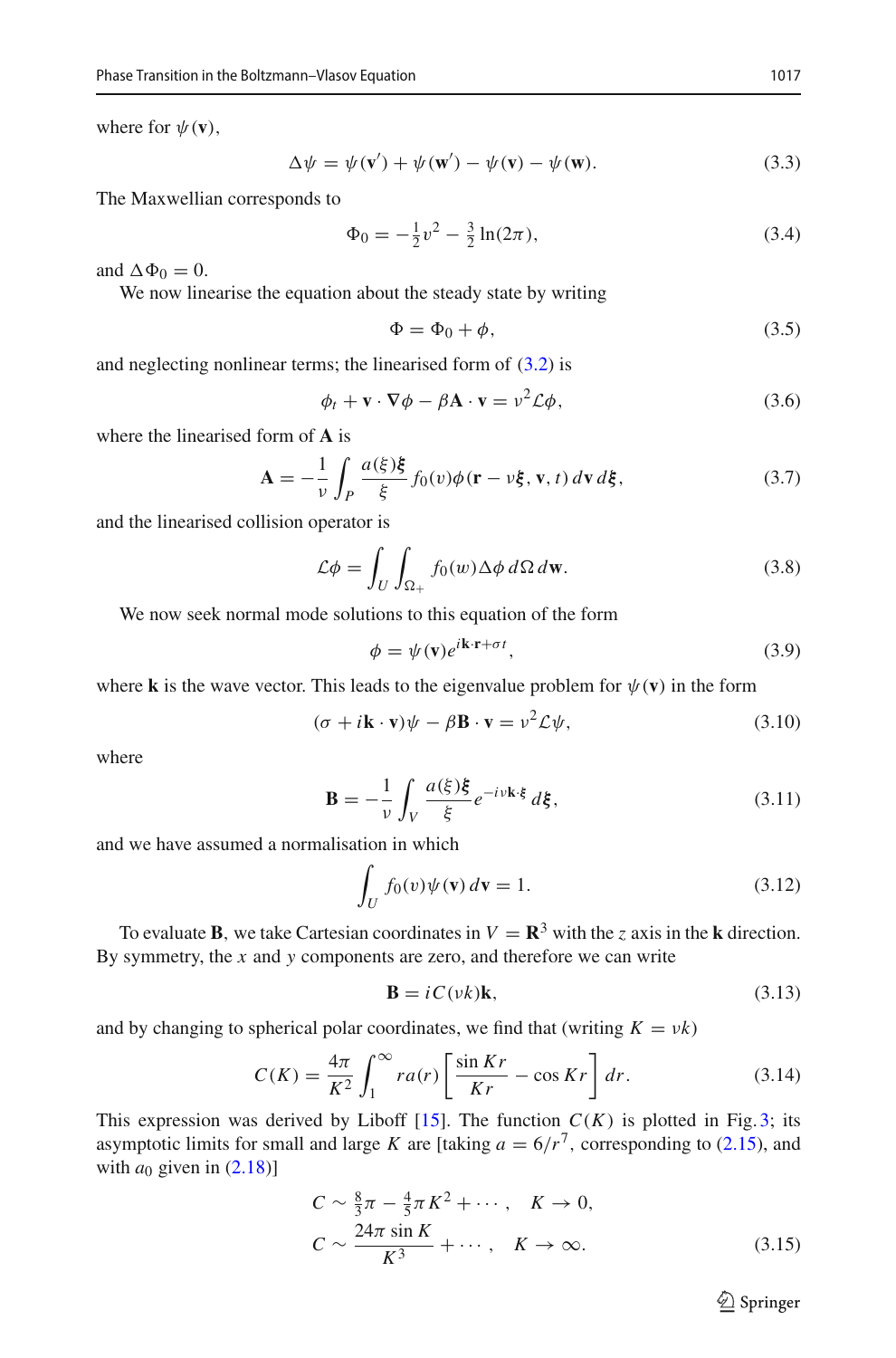<span id="page-7-0"></span>**Fig. 3** The function  $C(\nu k) = C(K)$  defined by [\(3.14\)](#page-6-0). The thin lines give the asymptotic limits from [\(3.15\)](#page-6-1)

Some further detail of the expansion for small *K* is given in the Appendix. As a consequence, [\(3.10\)](#page-6-2) is

 $10$ 8 6

 $\mathcal{C}$ 4 2 O  $-2$ 

<span id="page-7-1"></span>
$$
(\sigma + i\mathbf{k} \cdot \mathbf{v})\psi - i\beta C \mathbf{k} \cdot \mathbf{v} = v^2 \mathcal{L}\psi.
$$
 (3.16)

 $\overline{2}$ 

 $\overline{4}$ 

6

K

8

 $10$ 

Our aim is to solve this equation to determine  $\sigma(\mathbf{k})$ . Eigenfunctions  $\psi$  for which Re  $\sigma > 0$ are unstable.

# $3.1$  The Limit  $\nu \rightarrow 0$

Before we begin, we summarise some of what is known about the linear integral operator *L* (e. g., Cercignani [\[7\]](#page-15-15), p. 159 ff). Under the definition of an inner product

$$
\langle \phi, \psi \rangle = \int_{U} f_0(\mathbf{v}) \phi(\mathbf{v}) \bar{\psi}(\mathbf{v}) d\mathbf{v}, \qquad (3.17)
$$

 $\mathcal{L}$  is self-adjoint. Its null-space  $\mathcal N$  is the span of the functions 1, **v** and  $\frac{1}{2}v^2$ ; all other eigenfunctions have negative eigenvalues. Something is known about the action of  $\mathcal L$  on tensors; for example,

$$
\mathcal{L}[g(v)\mathbf{v}] = h(v)\mathbf{v}, \quad \mathcal{L}[G(v)\{\mathbf{v}\mathbf{v} - \frac{1}{3}\delta\}] = H(v)\left[\mathbf{v}\mathbf{v} - \frac{1}{3}\delta\right],\tag{3.18}
$$

and such results can be extended to higher order tensors; they are due to a rotational invariance of the operator  $\mathcal L$ . However, the ability to directly solve an equation such as [\(3.16\)](#page-7-1), despite all this structure, is not clear, and we therefore resort to an approximate method.

Since  $\beta \propto v_0^{-1} \propto T_0^{-1/2}$ , we would hope that as the ambient temperature decreases, the instability that we seek will appear at a sufficiently large value of  $\beta$ . On the other hand, while molecular spacings in liquids are of order *d*, those in gases are significantly larger (because gas densities are typically much lower at normal temperatures and pressures)[.2](#page-7-2) This suggests that we consider a gas in which  $l \gg d$ , and thus  $\nu \ll 1$ . This immediately allows us to provide an approximate solution of  $(3.16)$ . The neglect of the collision integral requires consideration, in case it allows a singular perturbation; in the sequel we give some consideration to this possibility, although we might suspect, since the neglected term is an integral, that the induced perturbation is in fact regular.

<span id="page-7-2"></span><sup>2</sup> This is not true near the critical point, but we are mainly interested in normal conditions.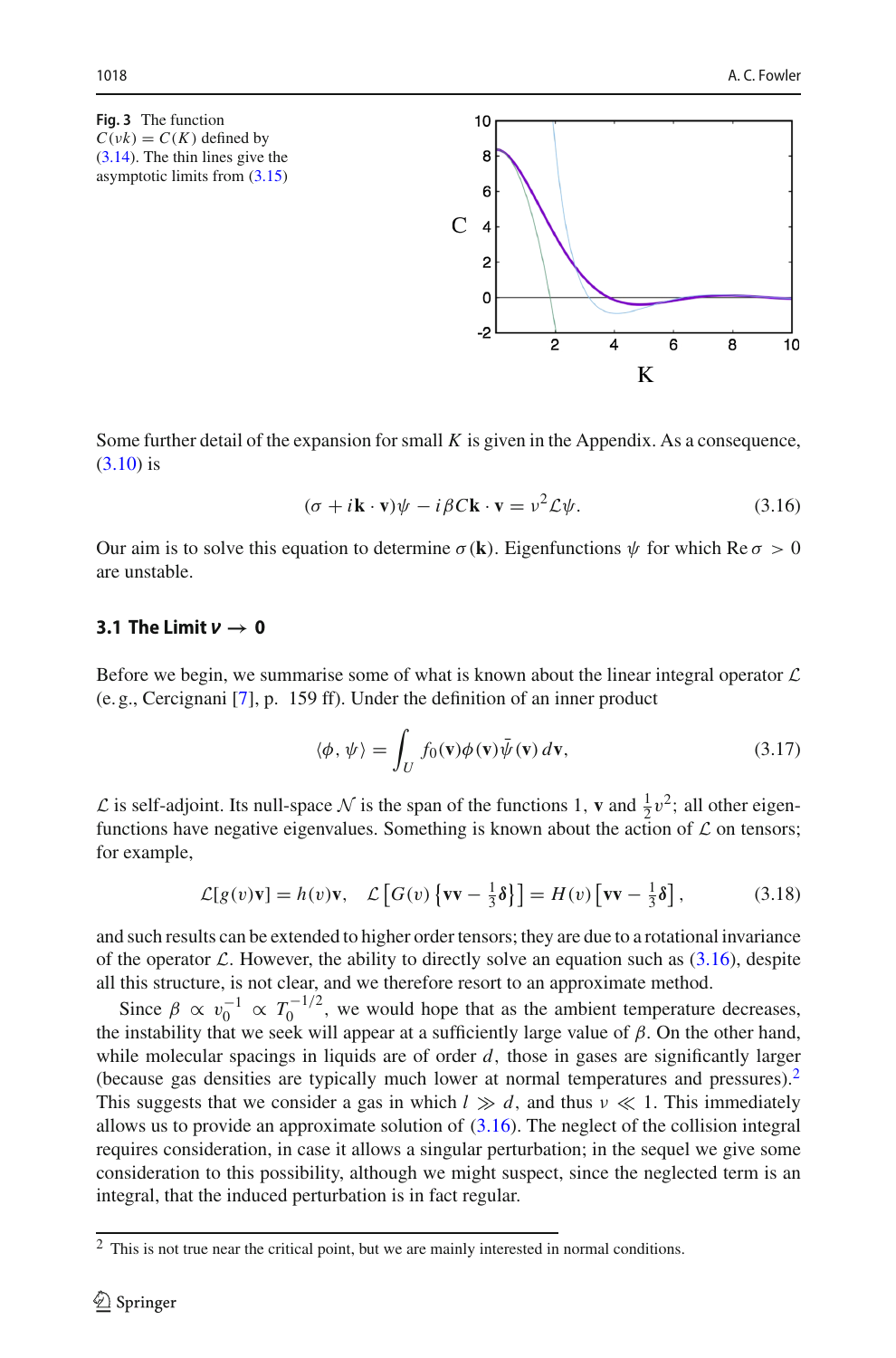If we neglect the term of  $O(v^2)$  in [\(3.16\)](#page-7-1), we simply have

<span id="page-8-4"></span>
$$
\psi = \frac{i\beta C\mathbf{k} \cdot \mathbf{v}}{\sigma + i\mathbf{k} \cdot \mathbf{v}},\tag{3.19}
$$

and the normalisation condition [\(3.12\)](#page-6-3) implies

<span id="page-8-0"></span>
$$
i\beta C \int_{U} \frac{f_0(v)\mathbf{k} \cdot \mathbf{v} \, dv}{\sigma + i\mathbf{k} \cdot \mathbf{v}} = 1,\tag{3.20}
$$

and it is this which determines  $\sigma$ .

To evaluate [\(3.20\)](#page-8-0), we take Cartesian axes  $(v_x, v_y, \zeta)$  in the velocity space U, with the ζ axis in the direction of **k**, so that **k** · **v** = *k*ζ. Carrying out the integrals in v*<sup>x</sup>* and v*<sup>y</sup>* , this leads to

$$
\frac{i\beta C}{\sqrt{2\pi}} \int_{-\infty}^{\infty} \frac{k\zeta e^{-\frac{1}{2}\zeta^2} d\zeta}{\sigma + ik\zeta} = 1.
$$
 (3.21)

Defining

<span id="page-8-5"></span>
$$
\sigma = \sqrt{2}k\eta,\tag{3.22}
$$

this can be manipulated to the form

<span id="page-8-2"></span>
$$
\frac{1}{\beta C} = \frac{1}{\sqrt{\pi}} \int_{-\infty}^{\infty} \frac{ze^{-z^2} dz}{z - i\eta},
$$
\n(3.23)

and then

<span id="page-8-1"></span>
$$
1 - \frac{1}{\beta C} = \frac{\eta}{i\sqrt{\pi}} \int_{-\infty}^{\infty} \frac{e^{-z^2} dz}{z - i\eta} = \frac{2\eta^2}{\sqrt{\pi}} \int_{0}^{\infty} \frac{e^{-z^2} dz}{z^2 + \eta^2}.
$$
 (3.24)

This integral is related to a form of the 'plasma dispersion function' (Fettis et al. [\[12\]](#page-15-16), Abramowitz and Stegun [\[1](#page-15-17)], p. 297). Specifically, if we define

<span id="page-8-6"></span>
$$
w(i\eta) \equiv W(\eta) = e^{\eta^2} \text{erfc } \eta,\tag{3.25}
$$

then, providing Re  $\eta > 0$ , the integral in [\(3.24\)](#page-8-1) is proportional to  $W(\eta)$ , and

<span id="page-8-3"></span>
$$
1 - \frac{1}{\beta C} = \sqrt{\pi} \eta W(\eta) = \sqrt{\pi} \eta e^{\eta^2} \text{erfc } \eta.
$$
 (3.26)

If  $\eta$  is a root of [\(3.23\)](#page-8-2), then so is  $-\bar{\eta}$  (by taking the complex conjugate of the equation): it follows that we can take Re  $\eta \ge 0$  without loss of generality, since for Re  $\eta < 0$ , we simply consider  $-\bar{\eta}$ . By taking the imaginary part of the second integral in [\(3.24\)](#page-8-1), it follows that in fact either  $\eta$  is real or purely imaginary. The latter case corresponds to neutral stability, and is discussed later. For real  $\eta$ , we can then suppose  $\eta > 0$ . In this case, [\(3.24\)](#page-8-1) shows that a root only exists if  $\beta C > 1$ , and this is shown in Fig. [4.](#page-9-0)

This is the principal result that we obtain: for values  $\beta C > 1$ , the uniform state is unstable, and we associate this with a transition to condensation. With  $C(\nu k)$  as shown in Fig. [3,](#page-7-0) we see that the criterion for instability is that

$$
\beta > \frac{3}{8\pi},\tag{3.27}
$$

or in dimensional terms,

$$
T_0 < T_c, \quad T_c = \frac{d^2}{km^{1/3}} \left(\frac{8\pi W_0 p}{3}\right)^{2/3},\tag{3.28}
$$

 $\hat{\mathfrak{D}}$  Springer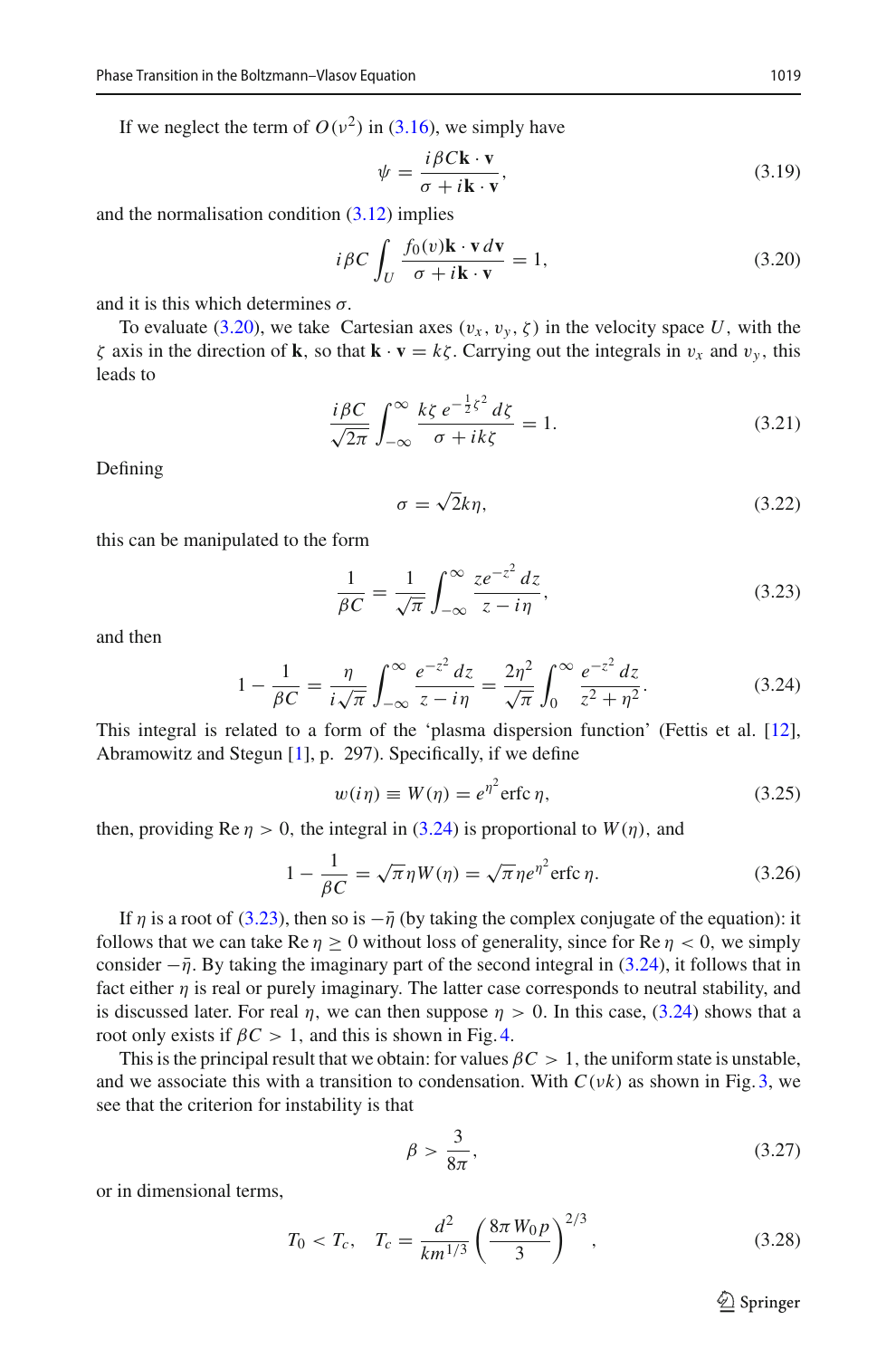<span id="page-9-0"></span>**Fig. 4** The scaled growth rate  $\eta = \frac{\sigma}{\sqrt{2}k}$  as a function of  $\beta C$ , given by  $(3.26)$ 



where for illustrative purposes we have used the perfect gas law  $p = n_0 k T_0$ , even though this may not be appropriate for a Boltzmann–Vlasov gas.

We can see from Fig. [3](#page-7-0) that in the typical case where  $\beta \sim O(1)$  (and  $\beta > \frac{3}{8\pi}$ ),  $\beta C$ decreases to one as *k* increases from zero to a value of  $O(1/\nu)$ , and thus Fig. [4](#page-9-0) shows that η decreases monotonically to zero as *k* increases. Hence σ is a concave unimodal function which first increases from zero and then decreases back to zero. In particular, the maximum growth rate occurs for  $k \sim \frac{1}{\nu}$ , and is of order  $\frac{1}{\nu}$  $\frac{1}{ν}$ .

Instability first sets in when  $\beta$  increases through  $\frac{3}{8\pi}$ , and near this value, long wavelength disturbances are amplified since  $K \ll 1$ . We use the expansion in [\(3.15\)](#page-6-1) for small *K*, and expand  $(3.26)$  for small  $\eta$ , and this leads to the approximation

$$
\sigma \approx \sqrt{\frac{2}{\pi}} k \left[ \left( \frac{8}{3} \beta \pi - 1 \right) - \frac{3}{10} \nu^2 k^2 \right],\tag{3.29}
$$

for which the maximum growth rate occurs at

$$
k \approx \frac{1}{3\nu} \left[ 10 \left( \frac{8}{3} \beta \pi - 1 \right) \right]^{1/2} . \tag{3.30}
$$

In practice, it is only such long wavelength modes which are of interest.

### **3.2 An Approximate Correction**

We now turn to the consideration of the accuracy of this stability criterion. The issue is whether the neglect of the collision integral term  $v^2 \mathcal{L} \psi$  in [\(3.16\)](#page-7-1) is justified. Taking [\(3.19\)](#page-8-4) as our definition of  $\psi$ , we have

$$
\psi(\mathbf{v}') - \psi(\mathbf{v}) = \frac{i\beta C\sigma \mathbf{k} \cdot (\mathbf{v}' - \mathbf{v})}{(\sigma + i\mathbf{k} \cdot \mathbf{v}')(\sigma + i\mathbf{k} \cdot \mathbf{v})},
$$
(3.31)

and it follows that

$$
|\psi(\mathbf{v}') - \psi(\mathbf{v})| \le \frac{\beta C \sigma k |\mathbf{v}' - \mathbf{v}|}{\{\sigma^2 + (\mathbf{k} \cdot \mathbf{v}')^2\}^{1/2} \{\sigma^2 + (\mathbf{k} \cdot \mathbf{v})^2\}^{1/2}} \le \frac{\beta C k |\mathbf{v}' - \mathbf{v}|}{\{\sigma^2 + (\mathbf{k} \cdot \mathbf{v})^2\}^{1/2}}.
$$
\n(3.32)

 $\circledcirc$  Springer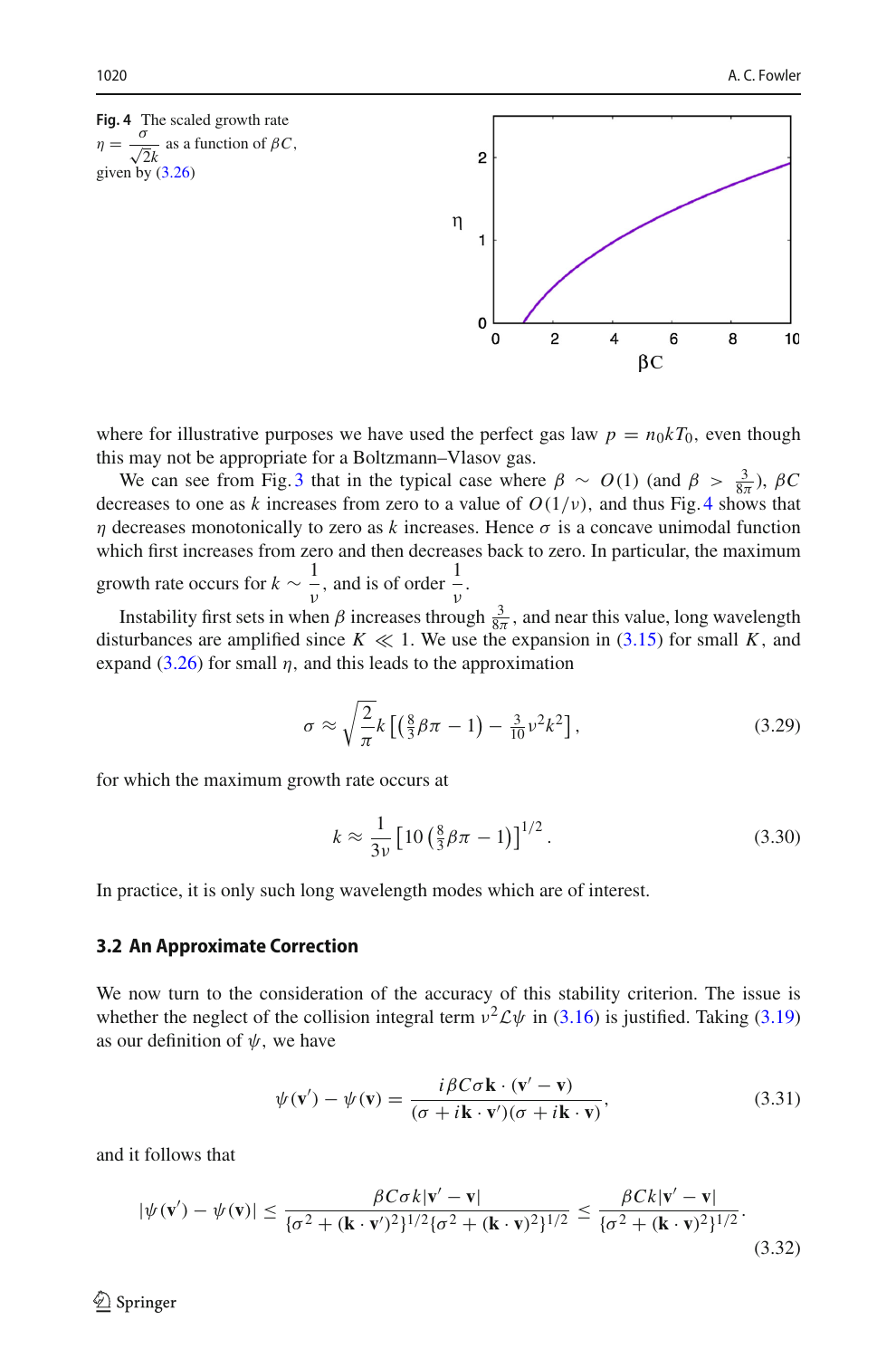It can be seen that the concession admitted in the last inequality is quite weakening, but we have not found any easy way round this. In a similar way we have

$$
|\psi(\mathbf{w}') - \psi(\mathbf{w})| \le \frac{\beta C k |\mathbf{v}' - \mathbf{v}|}{\{\sigma^2 + (\mathbf{k} \cdot \mathbf{w})^2\}^{1/2}},
$$
\n(3.33)

using the fact that  $\mathbf{w}' - \mathbf{w} = -(\mathbf{v}' - \mathbf{v})$ . It follows that

$$
|\Delta\psi| \le \beta C k \left[ \frac{1}{\{\sigma^2 + (\mathbf{k} \cdot \mathbf{v})^2\}^{1/2}} + \frac{1}{\{\sigma^2 + (\mathbf{k} \cdot \mathbf{w})^2\}^{1/2}} \right] |\mathbf{v}' - \mathbf{v}|, \tag{3.34}
$$

and thus that

$$
|\mathcal{L}\psi| \leq \beta C k \int_U f_0(w) \left[ \frac{1}{\{\sigma^2 + (\mathbf{k} \cdot \mathbf{v})^2\}^{1/2}} + \frac{1}{\{\sigma^2 + (\mathbf{k} \cdot \mathbf{w})^2\}^{1/2}} \right] \int_{\Omega_+} |\mathbf{v}' - \mathbf{v}| d\Omega d\mathbf{w}.
$$
\n(3.35)

The integral with respect to  $\Omega$  can be evaluated (using the geometry of Fig. [2\)](#page-4-0), and is  $\frac{2}{3}\pi V^2$ , where  $V = |\mathbf{v} - \mathbf{w}|$ . Therefore

$$
|\mathcal{L}\psi| \leq \frac{2}{3}\pi \beta Ck \int_U f_0(w)|\mathbf{v} - \mathbf{w}|^2 \left[ \frac{1}{\{\sigma^2 + (\mathbf{k} \cdot \mathbf{v})^2\}^{1/2}} + \frac{1}{\{\sigma^2 + (\mathbf{k} \cdot \mathbf{w})^2\}^{1/2}} \right] dw
$$
  
=  $\frac{2}{3}\pi \beta Ck \int_U f_0(w)(v^2 + w^2) \left[ \frac{1}{\{\sigma^2 + (\mathbf{k} \cdot \mathbf{v})^2\}^{1/2}} + \frac{1}{\{\sigma^2 + (\mathbf{k} \cdot \mathbf{w})^2\}^{1/2}} \right] dw,$  (3.36)

where the integral proportional to **v**·**w** vanishes due to symmetry considerations. The integrals can be evaluated, and this leads finally to

$$
|\mathcal{L}\psi| \le \frac{1}{3}\beta Ck \left[ \frac{v^2 + 3}{\{\sigma^2 + (\mathbf{k} \cdot \mathbf{v})^2\}^{1/2}} + \frac{1}{k\sqrt{2\pi}} \left\{ (v^2 + 2)e^{\xi} K_0(\xi) - 2\xi [e^{\xi} K_0(\xi)]' \right\} \right],
$$
\n(3.37)

where

$$
\xi = \frac{\sigma^2}{4k^2}.\tag{3.38}
$$

Thus our upper bound implies  $|\mathcal{L}(\psi)| \le O(v^2)$ , which would imply that the neglect of the collision term in [\(3.16\)](#page-7-1) becomes invalid when  $v \sim \frac{1}{v^2}$ . We surmise, however, that in fact this is not the case, and that actually  $|\mathcal{L}(\psi)| \le O(v)$ .

Our reasons for this surmise follow from consideration of  $\mathcal{L}\psi$  when v is large. Because the Maxwellian  $f_0$  decays rapidly as w increases, the integral over U in the definition of  $\mathcal L$  is only significant when  $w \sim 1$ . The integral over  $\Omega_+$  thus splits into two parts: a region near the origin where  $dS \sim 1$  and thus  $d\Omega \sim 1/V$ , where either v' or w' ~ 1,  $\Delta \psi \sim 1$ , and this part of the integral is  $O(1/V)$ . Over the rest of  $\Omega_+$ ,  $v' \sim w' \sim v$ ,

$$
\Delta \psi = \frac{\beta C \sigma}{\sigma + i \mathbf{k} \cdot \mathbf{w}} + O\left(\frac{1}{V}\right),\tag{3.39}
$$

and thus we have (since  $\int_{\Omega_+} d\Omega = \pi V$ )

$$
\mathcal{L}\psi = \pi \beta C \sigma \int_{U} \frac{|\mathbf{v} - \mathbf{w}| f_0(w) \, d\mathbf{w}}{\sigma + i \mathbf{k} \cdot \mathbf{w}} + O(1),\tag{3.40}
$$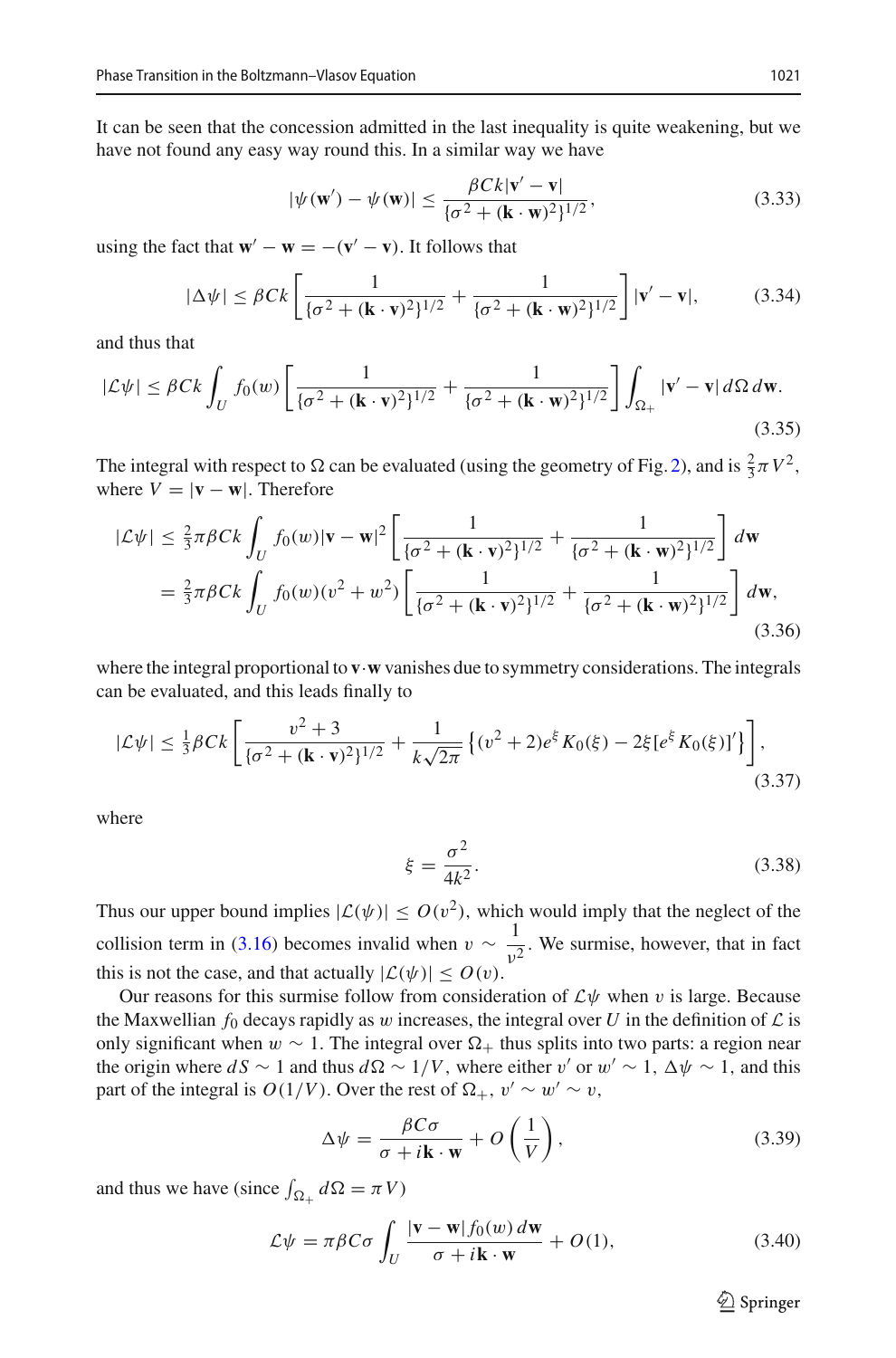and is thus of  $O(v)$ : specifically,

$$
\mathcal{L}\psi \approx \pi \beta C \sigma v \int_{U} \frac{f_{0}(w) d\mathbf{w}}{\sigma + i\mathbf{k} \cdot \mathbf{w}} = \frac{\pi \beta C \sigma v}{\sqrt{2\pi}} \int_{-\infty}^{\infty} \frac{e^{-\frac{1}{2}\zeta^{2}} d\zeta}{\sigma + i k \zeta} = \pi^{3/2} \beta C v \eta e^{\eta^{2}} \text{erfc } \eta,
$$
\n(3.41)

where we take the  $\zeta$  axis in the direction of **k**, and  $\eta$  is still defined through [\(3.22\)](#page-8-5). In view of  $(3.26)$ , this is simply

$$
\mathcal{L}\psi \approx \pi(\beta C - 1)v,\tag{3.42}
$$

and allows a correction to [\(3.19\)](#page-8-4) as

$$
\psi = \frac{i\beta C\mathbf{k}\cdot\mathbf{v} + v^2\pi(\beta C - 1)v}{\sigma + i\mathbf{k}\cdot\mathbf{v}},\tag{3.43}
$$

and this could be used to provide an improved estimate for  $\sigma$ ; the main point, however, is that the collision term appears to provide a regular correction to our leading order result.

### **3.3 Wave Motion**

The question arises, of course, as to what happens if  $\beta C < 1$ . In this case, the only possibility is a pure wave motion in which  $\sigma = -i\omega$ , and in that case the defining equation for  $\psi$ , [\(3.16\)](#page-7-1), can be written as

<span id="page-11-0"></span>
$$
(\mathbf{k} \cdot \mathbf{v} - \omega)\psi - \beta C \mathbf{k} \cdot \mathbf{v} = 0, \tag{3.44}
$$

where again we neglect the collision term on the basis that  $\nu$  is small, and we again normalise  $\psi$  by [\(3.12\)](#page-6-3), that is,

<span id="page-11-1"></span>
$$
\int_{U} f_0(v)\psi(\mathbf{v})\,d\mathbf{v} = 1.
$$
\n(3.45)

The solution of  $(3.44)$  is singular,

<span id="page-11-2"></span>
$$
\psi = \frac{\beta C \mathbf{k} \cdot \mathbf{v}}{\mathbf{k} \cdot \mathbf{v} - \omega},\tag{3.46}
$$

and it is necessary to enquire how one should interpret the resulting integral in [\(3.45\)](#page-11-1). One way to do this is to consider [\(3.46\)](#page-11-2) as the limit as  $\varepsilon \to 0$  of the non-singular solution

$$
\psi = \frac{\beta C \mathbf{k} \cdot \mathbf{v}}{\mathbf{k} \cdot \mathbf{v} - \omega - i \varepsilon k},\tag{3.47}
$$

corresponding to  $\sigma = \varepsilon k - i\omega$ . With  $\mathbf{v} = (v_x, v_y, \zeta)$ , and carrying out the integral with respect to  $v_x$  and  $v_y$  (and with  $\zeta$  in the direction of **k**), [\(3.45\)](#page-11-1) leads to

<span id="page-11-3"></span>
$$
\frac{\beta C}{\sqrt{2\pi}} \int_{-\infty}^{\infty} \frac{\zeta e^{-\frac{1}{2}\zeta^2} d\zeta}{\zeta - c - i\varepsilon} = 1,
$$
\n(3.48)

where  $c = \omega/k$  is the wave speed. If we take  $\varepsilon > 0$ , then we can replace the contour in [\(3.48\)](#page-11-3) by one which is indented by a lower semi-circle of radius  $\delta \ll 1$ . We then let  $\varepsilon \to 0$ , and subsequently  $\delta \rightarrow 0$ , and this leads to taking the limit of [\(3.48\)](#page-11-3) as

<span id="page-11-4"></span>
$$
\frac{\beta C}{\sqrt{2\pi}} \left[ \int_{-\infty}^{\infty} \frac{\zeta e^{-\frac{1}{2}\zeta^2} d\zeta}{\zeta - c} + i\pi c e^{-\frac{1}{2}c^2} \right] = 1, \tag{3.49}
$$

 $\circledcirc$  Springer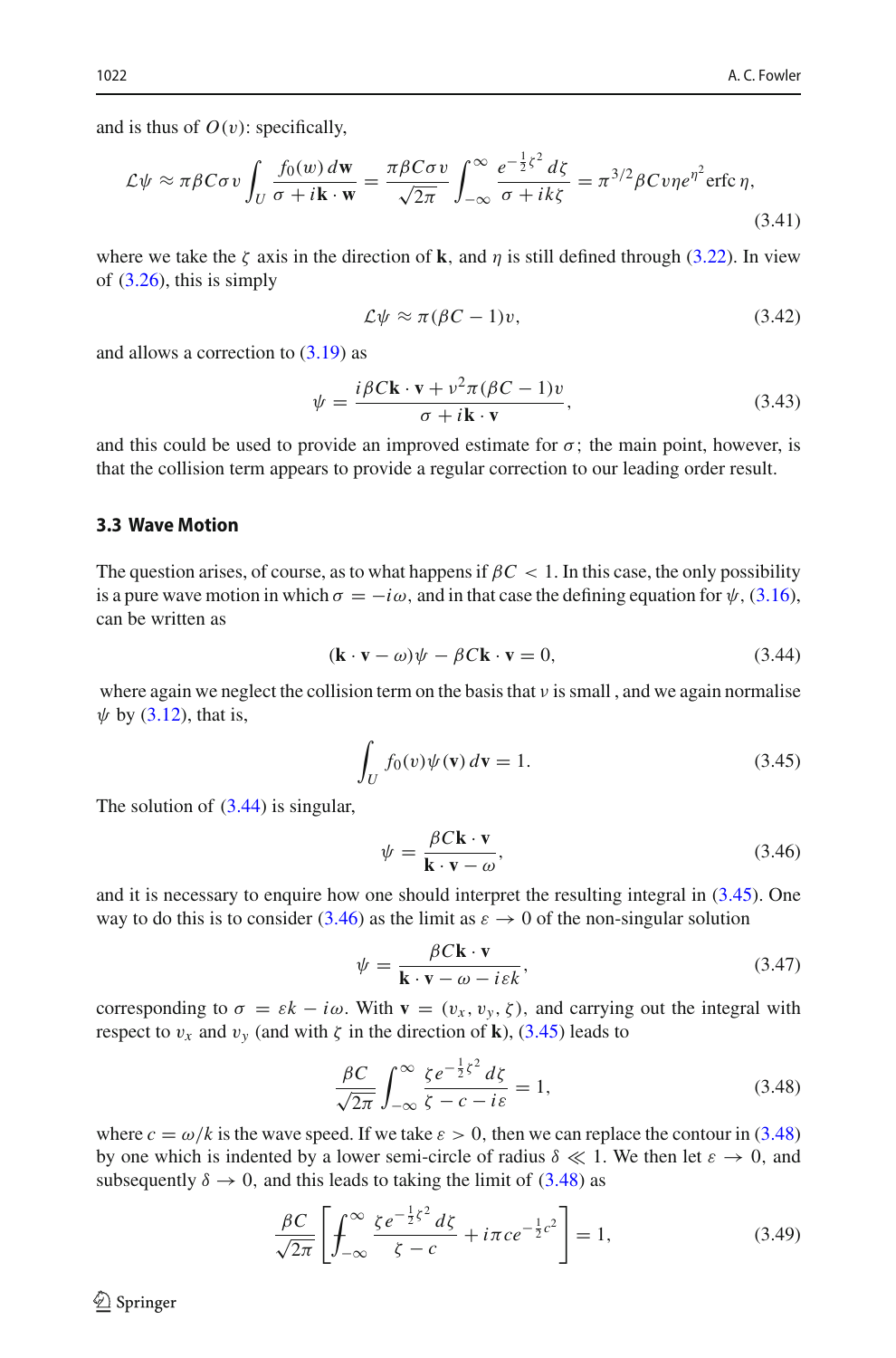which is equivalent to interpreting  $(3.46)$  as

$$
\psi = \beta C \left[ \mathcal{P} \left( \frac{\mathbf{k} \cdot \mathbf{v}}{\mathbf{k} \cdot \mathbf{v} - \omega} \right) + i \pi \mathbf{k} \cdot \mathbf{v} \, \delta(\mathbf{k} \cdot \mathbf{v} - \omega) \right],\tag{3.50}
$$

where  $P$  indicates that principal value integration should be applied in  $(3.45)$ , and we have used the result  $|a|\delta(at) = \delta(t)$ .

However, [\(3.49\)](#page-11-4) evidently has no solution. What has gone wrong? The problem is that the singularity of  $(3.44)$  allows the more general solution to be

$$
\psi = \frac{\beta C \mathbf{k} \cdot \mathbf{v}}{\mathbf{k} \cdot \mathbf{v} - \omega} + \sqrt{2\pi} A \delta \left( \zeta - \frac{\omega}{k} \right),\tag{3.51}
$$

where *A* is an arbitrary constant, since in the sense of generalised functions,  $t\delta(t) = 0$ (Carrier et al. [\[5\]](#page-15-18), p. 320). This situation occurs in a number of other examples. Particularly, we may think of the (two-dimensional) stability of inviscid Couette flow [\[6](#page-15-19)], which can be described by the eigenvalue problem

<span id="page-12-0"></span>
$$
(ky - \omega)(\phi'' - k^2 \phi) = 0,
$$
\n(3.52)

with boundary conditions  $\phi(0) = \phi(1) = 0$ . In the linearised problem, the basic flow is  $(u, v) = (y, 0)$ , and the perturbed stream function is given by the normal mode solution

$$
\psi = \phi(y) \exp[i(kx - \omega t)]. \tag{3.53}
$$

There are no regular solutions of [\(3.52\)](#page-12-0) at all (the discrete spectrum is empty), and solutions are obtained from

$$
\phi'' - k^2 \phi = \delta(y - c),\tag{3.54}
$$

where  $c = \omega/k$  is the (real) wave speed. With  $0 < c < 1$ , the solutions are just the Green's functions for the differential operator, and they form the continuous spectrum of the problem. $3$ For the instability of more general shear flows  $(U(y), 0)$ , the inviscid stability equation is the Rayleigh equation [\[11](#page-15-20)]

$$
(U - c)(\phi'' - k^2 \phi) - U''\phi = 0,
$$
\n(3.55)

and the solutions are still singular

The normalisation condition now leads, after some algebra, to

$$
\frac{\beta C\Omega}{\sqrt{\pi}}\int_{-\infty}^{\infty}\frac{e^{-t^2}dt}{t-\Omega}+Ae^{-\Omega^2}=(1-\beta C),\tag{3.56}
$$

where we have defined

<span id="page-12-2"></span>
$$
\omega = \sqrt{2}k\Omega,\tag{3.57}
$$

and using the Plemelj formulae together with the definition of  $w(z)$  in [\(3.24\)](#page-8-1) and [\(3.25\)](#page-8-6), this leads to the definition of *A* as

$$
A = 2\beta C\Omega \int_0^{\Omega} e^{t^2} dt + (1 - \beta C)e^{\Omega^2}.
$$
 (3.58)

It may be noted that if  $\beta C < 1$ , the possibility of  $A = 0$  is not available. In view of [\(3.57\)](#page-12-2), the wave speed is  $\sqrt{2\Omega}$ .

<span id="page-12-1"></span><sup>3</sup> Almost the same result occurs in the Eady model of baroclinic instability (Pedlosky [\[17](#page-15-21)], p. 523).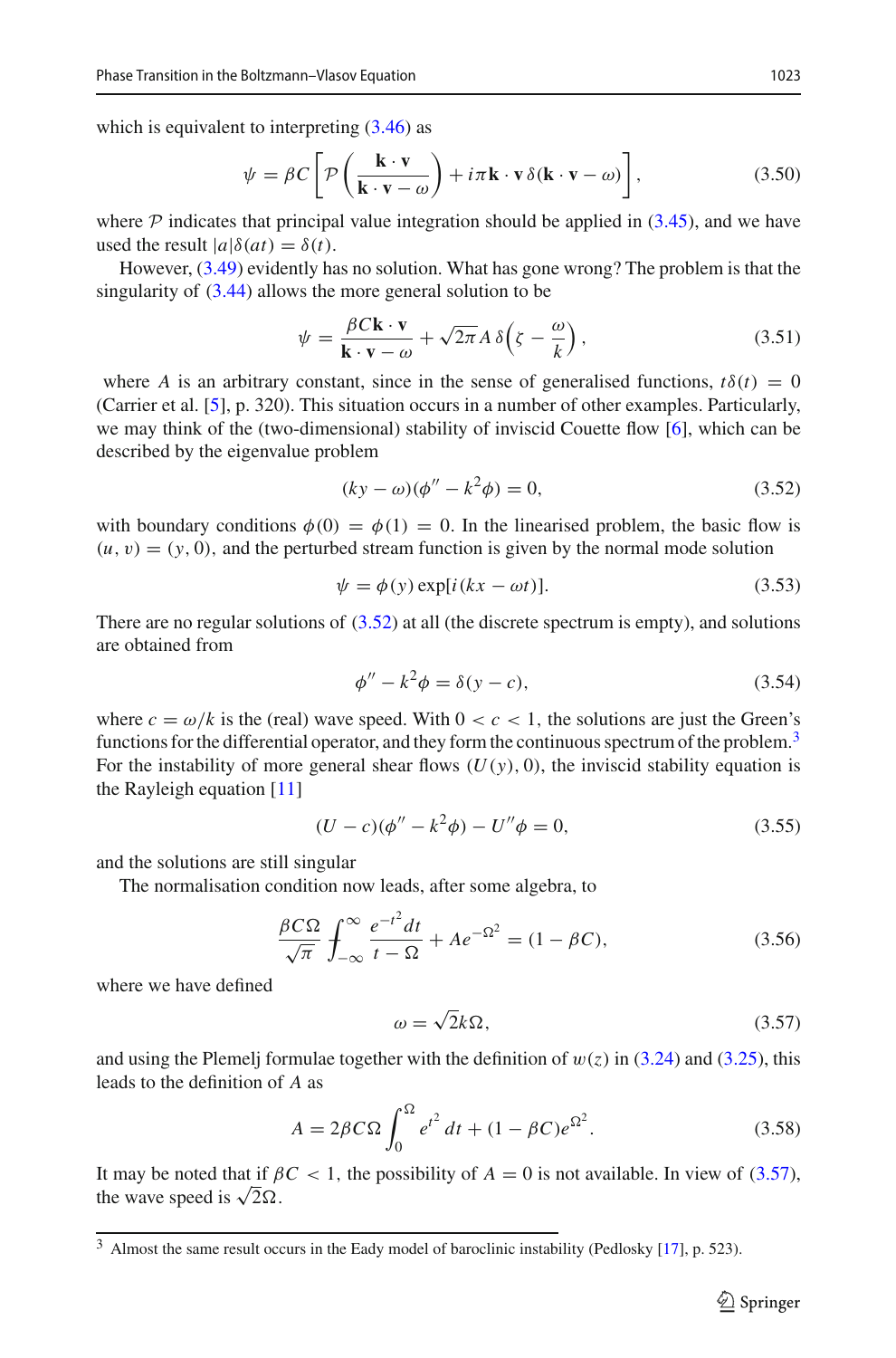## <span id="page-13-0"></span>**4 Discussion and Conclusions**

It has been previously shown [\[15\]](#page-15-7) that the Maxwellian equilibrium distribution of a (rarified) gas is spatially unstable at sufficiently low temperatures, providing the collisional operator can be ignored. Efforts to include collisional effects have been limited to the algebraic BGK approximation  $[2,15]$  $[2,15]$ , or other such simplifications  $[13]$  $[13]$ . In this paper, we have followed a different approach analogous to that of Keller [\[14](#page-15-14)], where direct asymptotic solutions of the Boltzmann–Vlasov equation are sought. At leading order this reduces the stability problem to that of the collisionless Vlasov problem, but we have additionally shown that the correction due to the collisional term remains small, so that the resulting stability criterion remains accurate.

It remains to consider the nonlinear evolution of the distribution function. This is beyond the scope of the present paper, but the results of de Sobrino [\[10](#page-15-10)] and the scaled equation in [\(2.21\)](#page-5-2) suggest a way forward. First, the closure for the two-particle distribution function in [\(2.5\)](#page-3-4) is replaced by

$$
f_2(\mathbf{r}, \mathbf{v}; \mathbf{s}, \mathbf{w}; t) = C \left\{ \frac{1}{2}(\mathbf{r} + \mathbf{s}), t \right\} f(\mathbf{r}, \mathbf{v}, t) f(\mathbf{s}, \mathbf{w}, t), \tag{4.1}
$$

where  $C$  is a crowding coefficient, designed to represent the reduction of available space in dense conditions; de Sobrino suggests

<span id="page-13-1"></span>
$$
C = \frac{1}{1 - bn}, \quad b = \frac{2}{3}\pi d^3. \tag{4.2}
$$

Second, the collision integral in  $(2.9)$  is replaced by the more accurate

$$
Q_C = \int_U \int_{\Omega_+} [f_2(\mathbf{r}, \mathbf{v}'; \mathbf{r} + d\hat{\mathbf{k}}, \mathbf{w}'; t) - f_2(\mathbf{r}, \mathbf{v}; \mathbf{r} - d\hat{\mathbf{k}}, \mathbf{w}; t)] d\Omega d\mathbf{w};\tag{4.3}
$$

hence

<span id="page-13-4"></span>
$$
Q_C = \int_U \int_{\Omega_+} \left[ C \left( \mathbf{r} + \frac{1}{2} d\hat{\mathbf{k}}, t \right) f(\mathbf{r}, \mathbf{v}', t) f(\mathbf{r} + d\hat{\mathbf{k}}, \mathbf{w}', t) - C \left( \mathbf{r} - \frac{1}{2} d\hat{\mathbf{k}}, t \right) f(\mathbf{r}, \mathbf{v}, t) f(\mathbf{r} - d\hat{\mathbf{k}}, \mathbf{w}, t) \right] d\Omega d\mathbf{w}.
$$
 (4.4)

The dimensionless form of this, using  $(2.20)$ , is

<span id="page-13-3"></span>
$$
Q = \int_{U} \int_{\Omega_{+}} \left[ C \left( \mathbf{r} + \frac{1}{2} \nu \hat{\mathbf{k}}, t \right) f(\mathbf{r}, \mathbf{v}', t) f(\mathbf{r} + \nu \hat{\mathbf{k}}, \mathbf{w}', t) - C \left( \mathbf{r} - \frac{1}{2} \nu \hat{\mathbf{k}}, t \right) f(\mathbf{r}, \mathbf{v}, t) f(\mathbf{r} - \nu \hat{\mathbf{k}}, \mathbf{w}, t) \right] d\Omega d\mathbf{w},
$$
(4.5)

where from  $(4.2)$ ,

$$
C = \frac{1}{1 - \frac{2}{3}\pi v^3 n},\tag{4.6}
$$

and additionally

<span id="page-13-2"></span>
$$
\frac{\partial f}{\partial t} + \mathbf{v} \cdot \nabla f + \beta \mathbf{A} \cdot \nabla_{\mathbf{v}} f = v^2 Q,
$$
  
\n
$$
\mathbf{A} = -\frac{1}{v} \int_{V} \frac{a(\xi)\xi}{\xi} n(\mathbf{r} - v\xi, t) d\xi,
$$
  
\n
$$
n = \int_{V} f d\mathbf{v}.
$$
\n(4.7)

 $\circledcirc$  Springer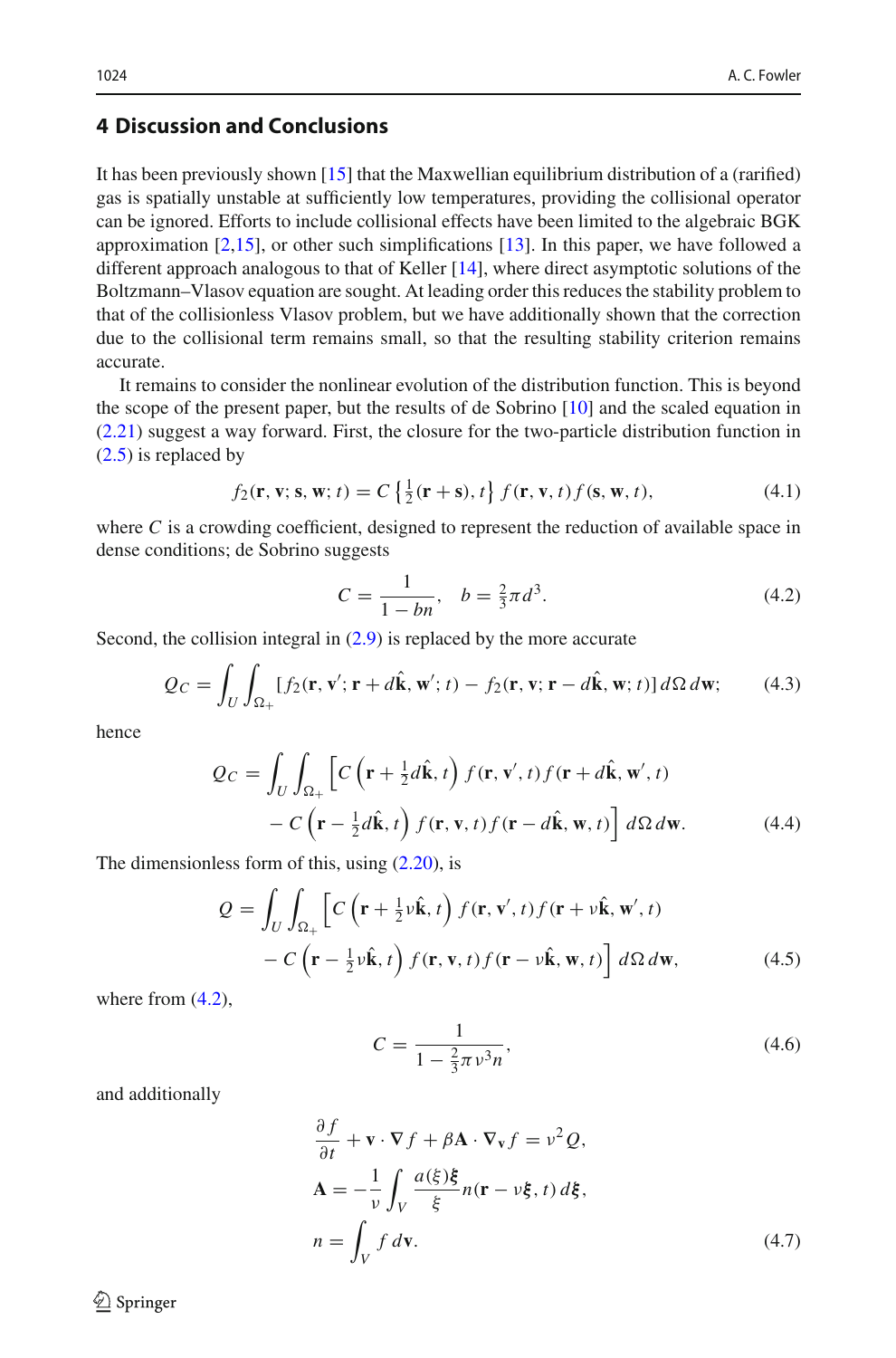Enskog–Vlasov) equation becomes inapplicable in this case, when the particle spacing is of order *d*. Despite this, it is of interest to enquire whether the solution of [\(4.7\)](#page-13-2) evolves to a 'liquid-like' state. The obvious suggestion is that *f* evolves without the collision term towards a singularity, in which a rescaling becomes necessary when  $f \sim 1/v^3$ ,  $r \sim v$ , and thus  $n \sim 1/v^3$ ,  $A \sim 1/v$ ,  $t \sim v$  and  $Q \sim 1/v^6$ , following which the system is described by  $(4.5)$  and  $(4.7)$ , with *v* replaced by one everywhere. Exploration of this possibility is postponed to a future study.

**Acknowledgements** I acknowledge the support of the Mathematics Applications Consortium for Science and Industry [\(www.macsi.ul.ie\)](www.macsi.ul.ie) funded by the Science Foundation Ireland Mathematics Grant 12/IA/1683.

**Open Access** This article is distributed under the terms of the Creative Commons Attribution 4.0 International License [\(http://creativecommons.org/licenses/by/4.0/\)](http://creativecommons.org/licenses/by/4.0/), which permits unrestricted use, distribution, and reproduction in any medium, provided you give appropriate credit to the original author(s) and the source, provide a link to the Creative Commons license, and indicate if changes were made.

## **Appendix**

The function  $C(K)$  defined in [\(3.14\)](#page-6-0) can be written also in the form [taking  $a(r) = 6/r^7$ ]

$$
C(K) = \left[\frac{4}{K^2} + 1 - \frac{K^2}{6}\right] \frac{\sin K}{K} + \left[-\frac{4}{K^2} - \frac{1}{3} + \frac{K^2}{6}\right] \cos K + \frac{\pi K^3}{12} - \text{Si}(K),\tag{A.1}
$$

where

$$
Si(K) = \int_0^K \frac{\sin s \, ds}{s}.\tag{A.2}
$$

Taylor expansion of this leads to the expression

$$
C(K) = \pi \left(\frac{8}{3} - \frac{4K^2}{5} + \frac{\pi K^3}{12}\right) + \sum_{2}^{\infty} (-1)^r \pi a_r K^{2r},
$$
 (A.3)

where

$$
a_r = -\frac{4}{(2r+3)!} + \frac{4}{(2r+2)!} + \frac{1}{(2r+1)!} + \frac{1}{3(2r)!} + \frac{1}{6(2r-1)!} + \frac{1}{6(2r-2)!} - \frac{1}{6(2r-3)(2r-3)!}.
$$
 (A.4)

The values of the coefficients  $a_2$  to  $a_8$  are tabulated in Table [1.](#page-15-22)

If terms are included out to  $O(K^{10})$ , the Taylor series more or less coincides with  $C(K)$ until the point where the large *K* result takes over. The one term expansion at large *K* in [\(3.15\)](#page-6-1) can be extended by continued integration of parts as

$$
C \sim 24\pi \left[ \frac{\sin K}{K^3} \left( 1 - \frac{35}{K^2} \dots \right) - \frac{5 \cos K}{K^4} \left( 1 - \frac{56}{K^2} \dots \right) \right],\tag{A.5}
$$